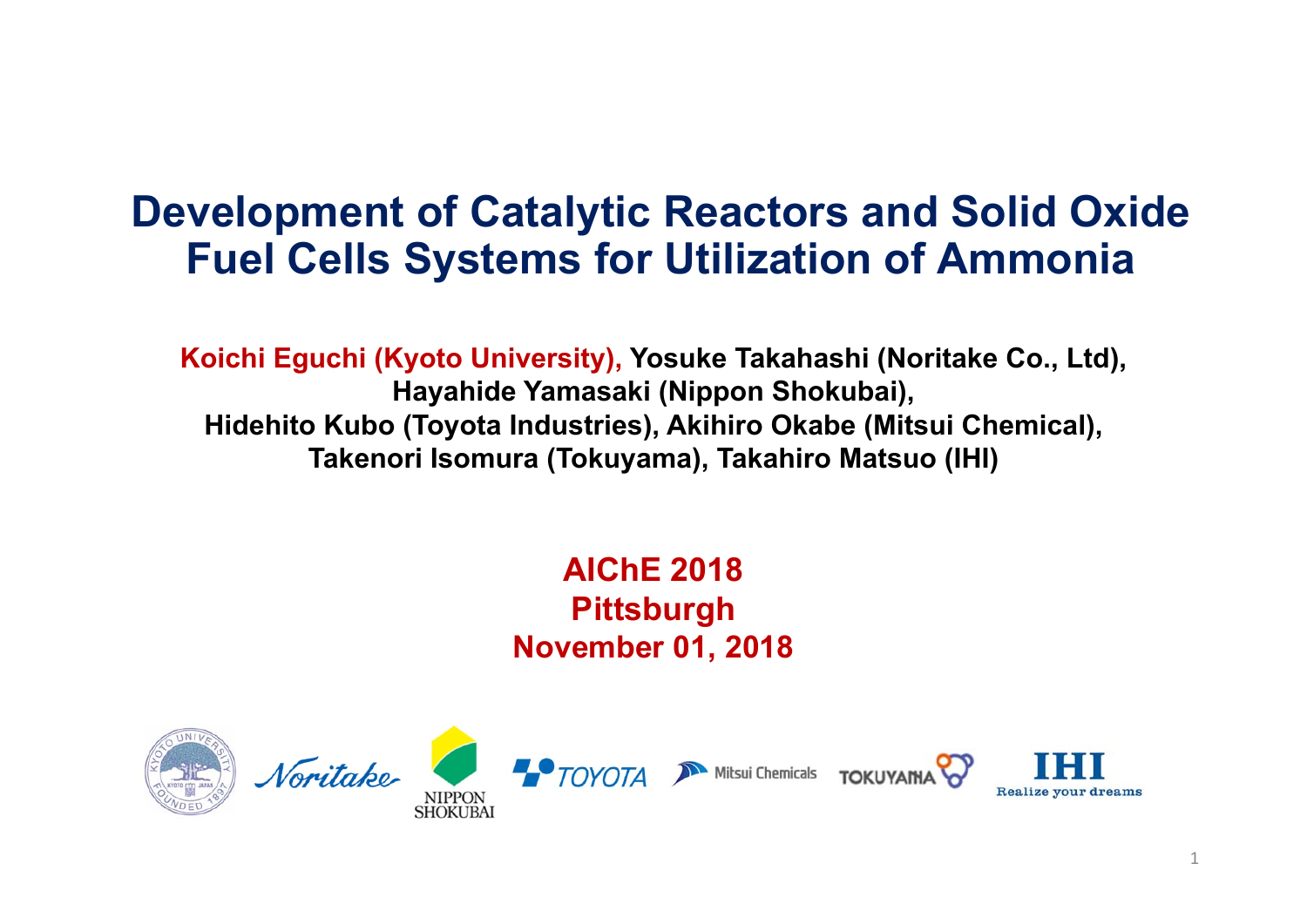

## Hydrogen carrier & energy conversion technology

*Kyoto Univ.*

Ammonia as a promising hydrogen carrier:

*High H2 density, Carbon-free, Low production cost, High boiling point*, *Ease in liquefaction and transportation, etc.*



Fig. Operating temperature ranges of fuel cells and catalytic reformers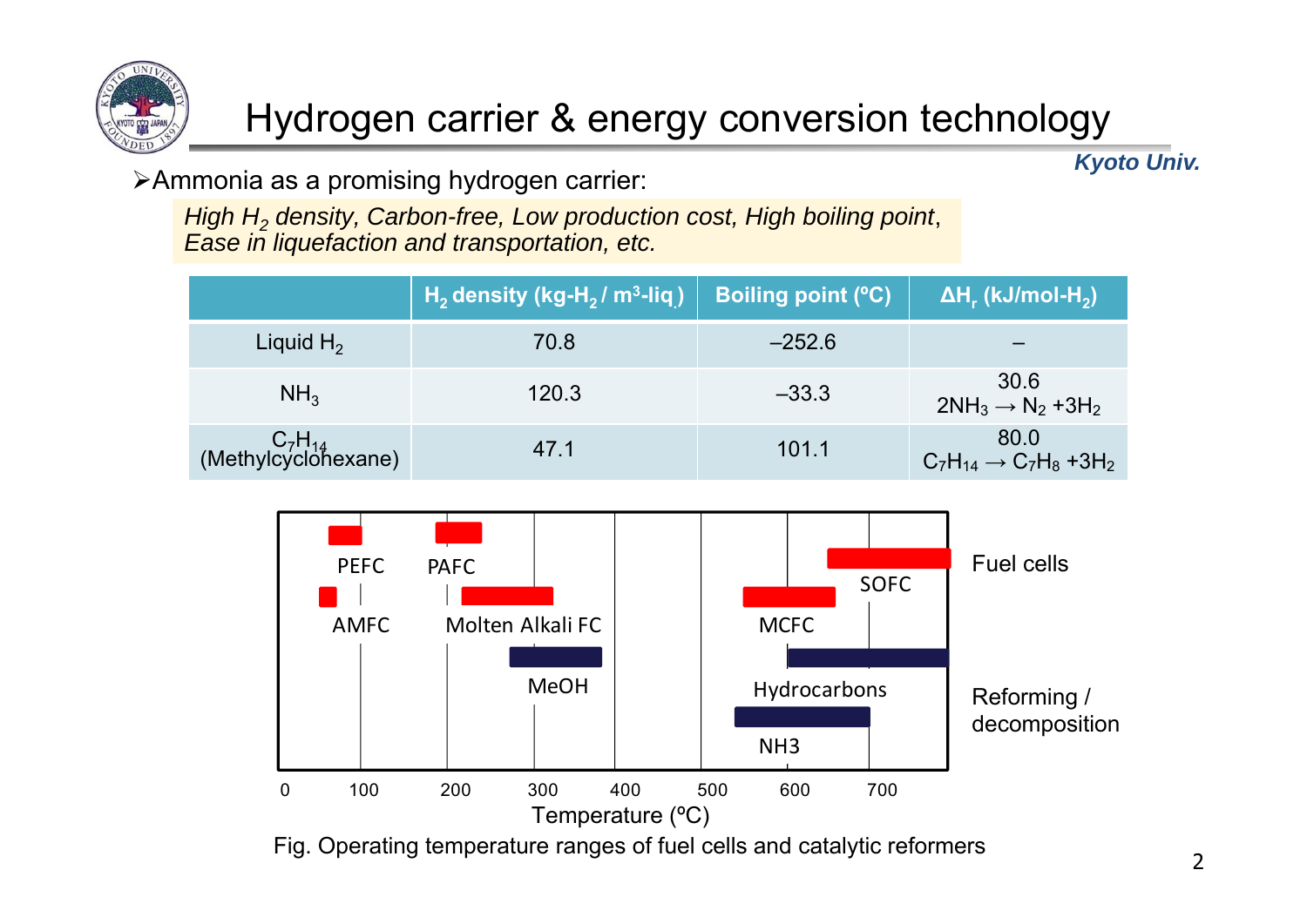# **Operation type of ammonia fueled SOFC**

**R: NH3 decomposition reactor**,**C:Fuel cell chamber**,**S:SOFC stack**



- $\triangleright$  NH<sub>3</sub> decomp. reactor **installed on the flow line**
- **Optimized operation of each reactor**
- **Large energy loss**
- **Large system size**
- $\triangleright$ **Stationary application**



 $\mathsf{NH}_3$ 

- **Reactor installed in the FC chamber**
- **System design with effective heat management**
- **Either stationary or mobile application**



- $\triangleright$  NH<sub>3</sub> decomp. reactor **unnecessary**
- $\triangleright$  NH<sub>3</sub>decomp. And anode **reaction proceed on the electrode**
- **Simplified system**
- **Multifunctional electrode**
- **Heat management**
- **Either stationary or mobile application**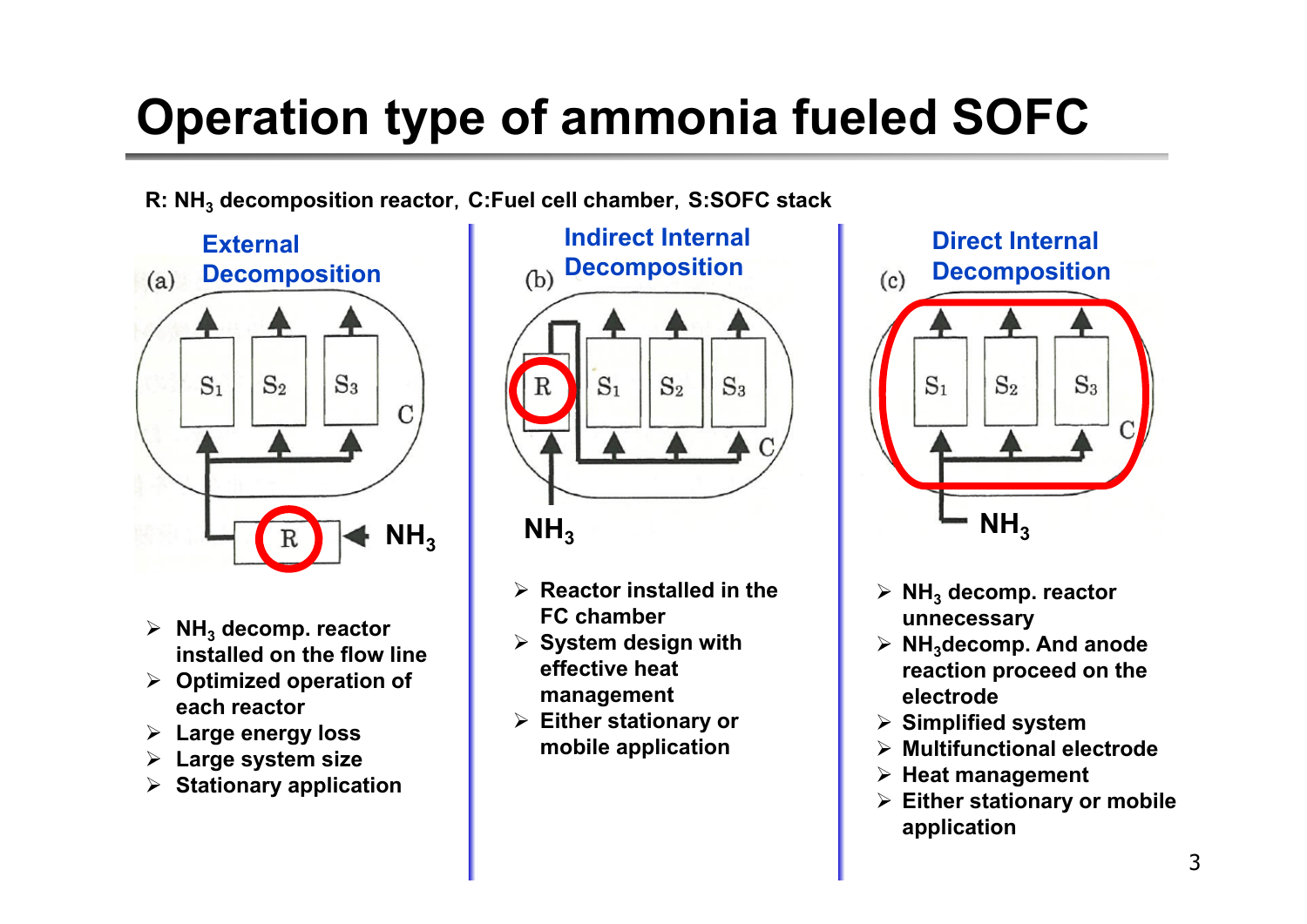

### **System specification & flow diagram**

**IHI** Realize your dreams

| <b>Term</b>      | <b>Specification</b>                                                   |
|------------------|------------------------------------------------------------------------|
| Fuel /<br>Supply | Steady condition<br>Direct Supply of ammonia<br>(100%) without cracker |
| Heat<br>output   | None (electricity only)                                                |
| Output           | DC (without inverter)                                                  |
| Operation        | Automatic control                                                      |
| Start-up         | Heating with cathode gas<br>with air preheater                         |



System package CAD model

### Temp. [K]  $3.73e + 02$  $3.70e + 02$ 3.66e+02  $3.63e+02$  $3.59e + 02$ 3.56e+02  $3.52e+02$  $3.49e + 02$  $3.45e+02$  $3.42e + 02$ 3.38e+02 3.35e+02 3.31e+02  $3.28e+02$  $3.24e + 02$ 3.21e+02 3.17e+02  $3.14e + 02$  $3.10e + 02$  $3.07e + 02$  $3.03e + 02$ Hot module BOP : MFC, Blower

### **Design of system**